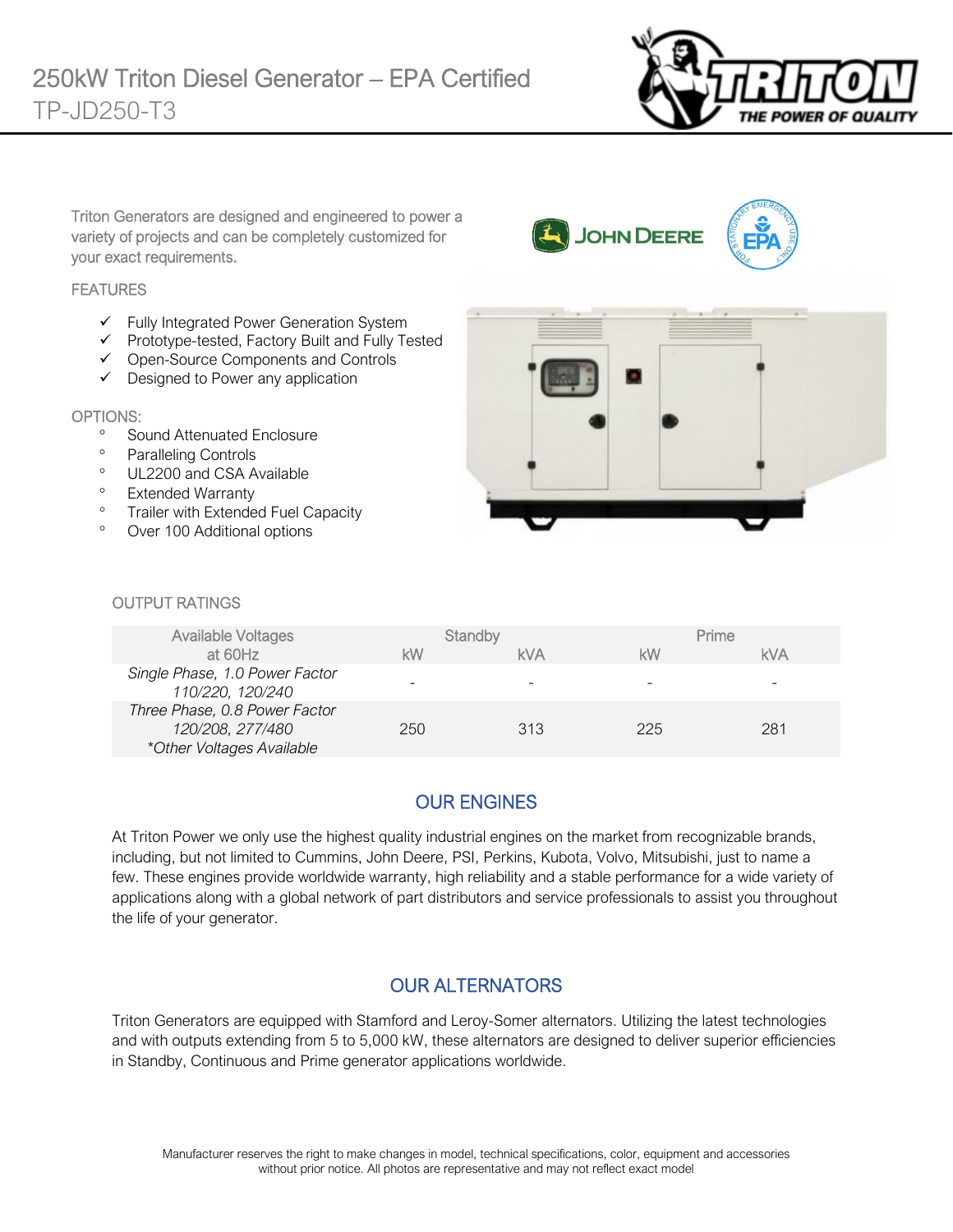

### ENGINE INFORMATION

| Engine Make                      | <b>John Deere</b>           |
|----------------------------------|-----------------------------|
| Model                            | 6090HF484                   |
| <b>Tier Rating</b>               | Tier 3                      |
| Engine Speed (RPM)               | 1800                        |
| Engine Power Output at rated RPM | 315 kWm / 422 HP            |
| Cooling                          | <b>Radiator Cooled</b>      |
| Aspiration                       | Turbocharged and Air to Air |
| Total Displacement (Liter)       | 9.0                         |
| No. of Cylinders and Build       | 6, In Line                  |
| <b>Bore and Stroke</b>           | 118.4 x 136.0               |
| <b>Compression Ratio</b>         | 16.0:1                      |
| Governor                         | Electronic                  |
| Fuel Consumption (L/hr)          |                             |
| <b>Full Load</b>                 | 68.35                       |
| 75% Load                         | 59.53                       |
| 50% Load                         | 42.23                       |
| Oil Capacity (Liter)             | 35                          |
| Coolant Capacity (Liter)         | 40                          |

# ALTERNATOR INFORMATION

| Manufacturer                          | Leroy Somer or Stamford                                         |
|---------------------------------------|-----------------------------------------------------------------|
| Design                                | Brushless single bearing, revolving field                       |
| Stator                                | 2/3 pitch                                                       |
| Rotor                                 | Single bearing, flexible disc                                   |
| <b>Insulation System</b>              | Class H                                                         |
| <b>Standard Temperature Rise</b>      | 125 -163°C Continuous                                           |
| Exciter Type                          | <b>Self Excited</b>                                             |
| <b>Phase Rotation</b>                 | A(U), B(V), C(W)                                                |
| <b>Alternator Cooling</b>             | Direct drive centrifugal blower fan                             |
| AC Waveform Total Harmonic Distortion | No load < $1.5\%$ . Non distorting balanced linear load < $5\%$ |
| Telephone Influence Factor (TIF)      | <50 per NEMA MG1-22.43                                          |
| Telephone Harmonic Factor (THF)       | $<$ 2%                                                          |
|                                       |                                                                 |

# DEEP SEA DIGITAL CONTROLLER

- Adaptable for a wide variety of single gen-set applications, supporting diesel, gas and petrol engines.
- Monitors engine speed, oil pressure, coolant temperature, frequency, voltage, current, power and fuel level, giving you comprehensive engine and alternator protection.
- <sup>o</sup> Easy USB configuration via the DSE PC Suite or directly through the controller's panel.
- <sup>o</sup> Standard units include models DSE4520 or DSE4510. Additional models for AutoStart (DSE73XX and DSE74XX Series) and Synchronization (DSE86XX Series) available upon request on customized equipment.

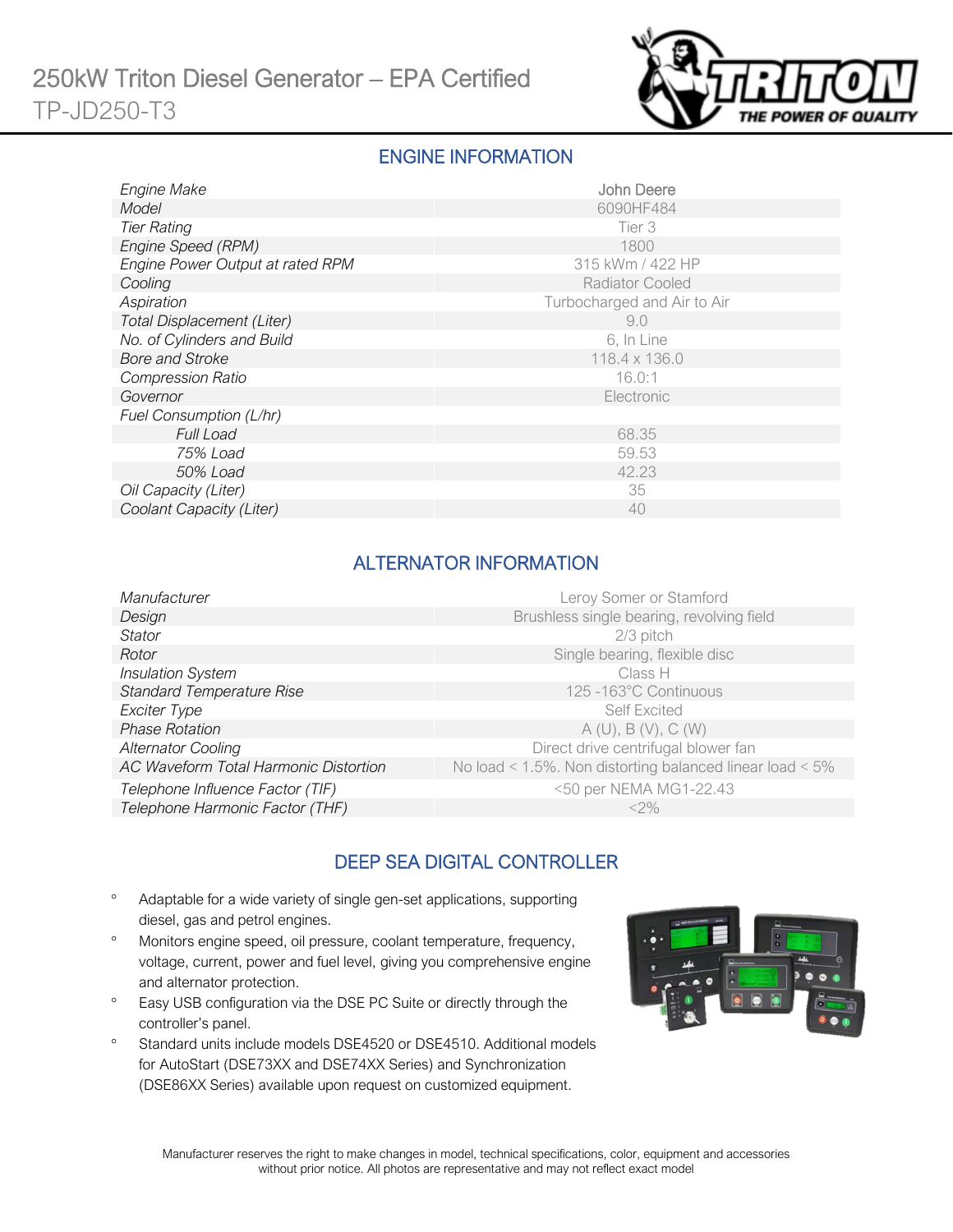

# STANDARD ITEMS

Engine System:

Ī

- o Oil Drain Extension
- o Air Cleaner
- o Critical Exhaust Silencer (Enclosed Versions)
- o Expanded Metal Safety Guards
- Fuel System
	- o Primary Fuel Filter
	- o Fuel Lock-off
		- o Flexible Fuel Lines
	- Cooling System
		- o Factory Installed Radiator
		- o 50/50 Ethylene glycol antifreeze
		- o Radiator Drain Extension
- Electrical System
	- o Unit Mounted Mainline Circuit Breaker
	- o Battery Charging Alternator
	- o Battery Tray and Cables
	- o Emergency Stop Switch
- ✓ Generator Set
	- o Mounted on Heavy Duty Steel Base Frame
	- o Anti-Vibration Pads between Engine/Alternator and Frame
	- o Full Factory Load Bank Testing
	- o Sub-Base Lifting Points
- ✓ Alternator
	- o Single and Three Phase
	- o 12 Lead Stamford or Leroy-Somer
- ✓ Enclosure (if selected)
	- o Heavy Duty Steel Enclosure (Aluminum Options)
	- o Powder Coated Finish
	- o Easy Access to All Service Points
	- o Fully Sound Attenuated
	- o Advanced Water and Dust Proofing
	- o Easy to Transport
	- o Includes 8-hour single wall fuel tank

# OPTIONAL ITEMS

- Engine System:
	- o Upgraded Exhaust Silencers (Hospital, Residential, Critical)
	- o Heavy Duty Air filters
	- o Oil Heater
	- o Block Heater (Circulating, up to 5000 Watt)
- Fuel System
	- o Multi-Valve Fuel Connections
	- o Fuel Cooler
- Electrical System
	- o Battery Charger (Standard and Float Type)
	- o Additional Circuit Breakers
	- o Shunt Trips
	- o Electrically Controlled Breakers
	- o Medium Voltage Alternators
	- o Paralleling Systems
	- o Electrical Connections (Cam-Locks, Refer Plugs, Distro Panel, and more)
- Cooling System
	- o Upgraded Radiator Systems
	- o Marine Grade Radiator
	- Generator Set
		- o Seismic Isolators
		- o Remote Mounted Control System
- **Enclosure** 
	- o Aluminum Enclosure
	- o Ultra-Quiet Enclosure
	- o 20 and 40' Container Packages
	- o Custom Paint Colors
- Alternator
	- o 600 Voltage
	- o Medium Voltage (1000 to 13,200 voltage)
	- o Two Bearing
- Additional Options
	- o Please inquire, Triton can assist in engineering nearly any option